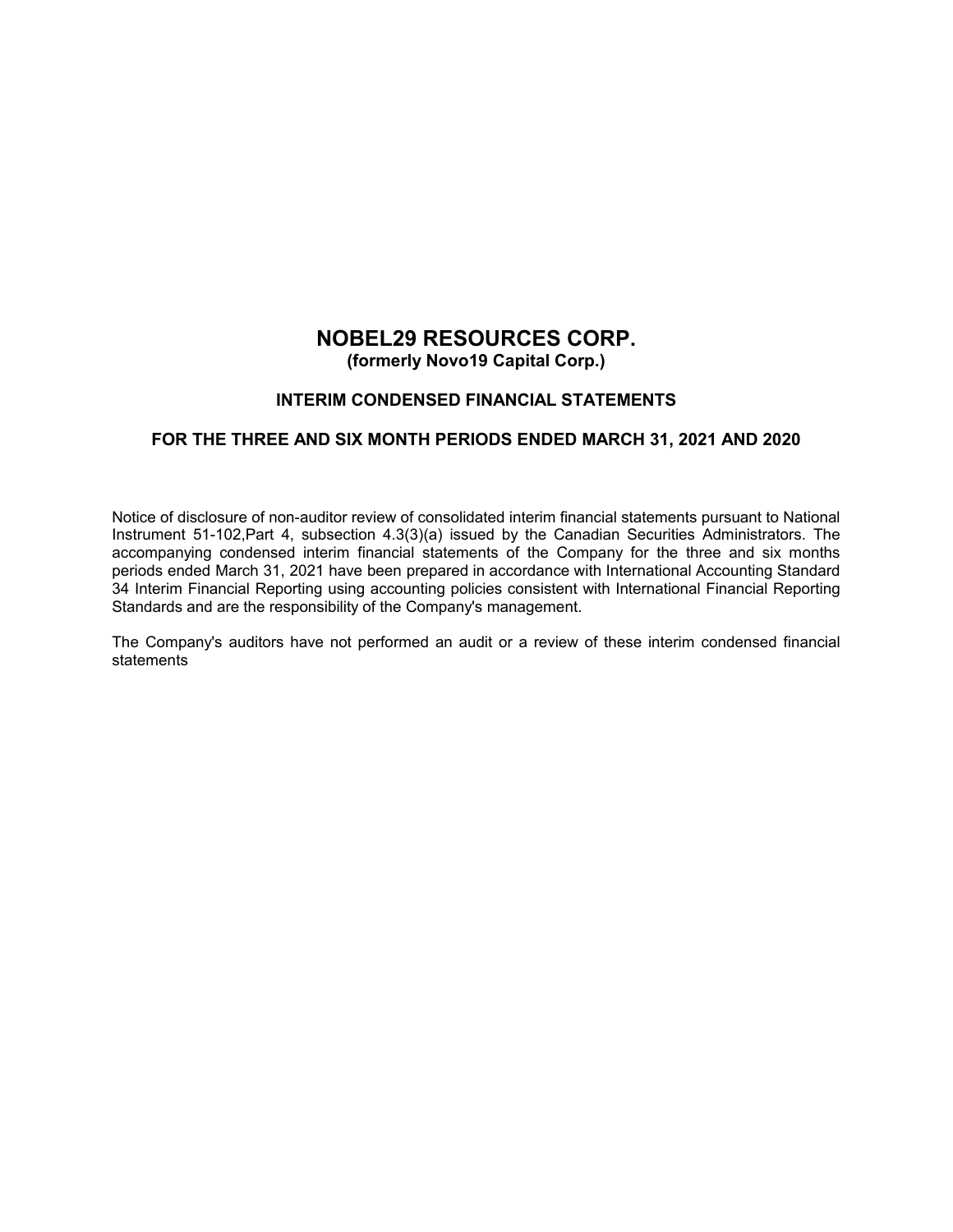## **NOBEL29 RESOURCES CORP. (FORMERLY NOVO19 CAPITAL CORP.) INTERIM CONDENSED STATEMENTS OF FINANCIAL POSITION (expressed in Cdn \$) UNAUDITED**

|                                                                                       | <b>ASSETS</b>                            |                                                    |                                                    |
|---------------------------------------------------------------------------------------|------------------------------------------|----------------------------------------------------|----------------------------------------------------|
|                                                                                       |                                          | March 31,<br>2021                                  | Sept. 30<br>2020                                   |
| <b>Current</b><br>Cash<br><b>HST</b> receivable                                       | \$                                       | 307<br>1,920<br>2,227                              | \$<br>8,227<br>14,673<br>22,900                    |
| Exploration and evaluation assets (Note 4)                                            |                                          | 1                                                  | 1                                                  |
|                                                                                       | \$                                       | 2,228                                              | \$<br>22,901                                       |
|                                                                                       | <b>LIABILITIES</b>                       |                                                    |                                                    |
| <b>Current</b><br>Accounts payable and accrued liabilities                            |                                          | 95,656                                             | 80,849                                             |
|                                                                                       | <b>SHAREHOLDERS EQUITY (DEFICIENCY)</b>  |                                                    |                                                    |
| Capital Stock (Note 7)<br>Common shares<br>Other reserves<br>Deficit                  |                                          | 2,369,183<br>1,127,900<br>(3,590,511)<br>(93, 428) | 2,369,183<br>1,127,900<br>(3,555,031)<br>(57, 948) |
| Nature of Operations and Going Concern - Note 1<br><b>Subsequent events - Note 11</b> | \$                                       | 2,228                                              | 22,901<br>\$                                       |
| Approved on behalf of the board on May 31, 2021:                                      |                                          |                                                    |                                                    |
| "David Gower"<br>David Gower, Director                                                | "Lawrence Guy"<br>Lawrence Guy, Director |                                                    |                                                    |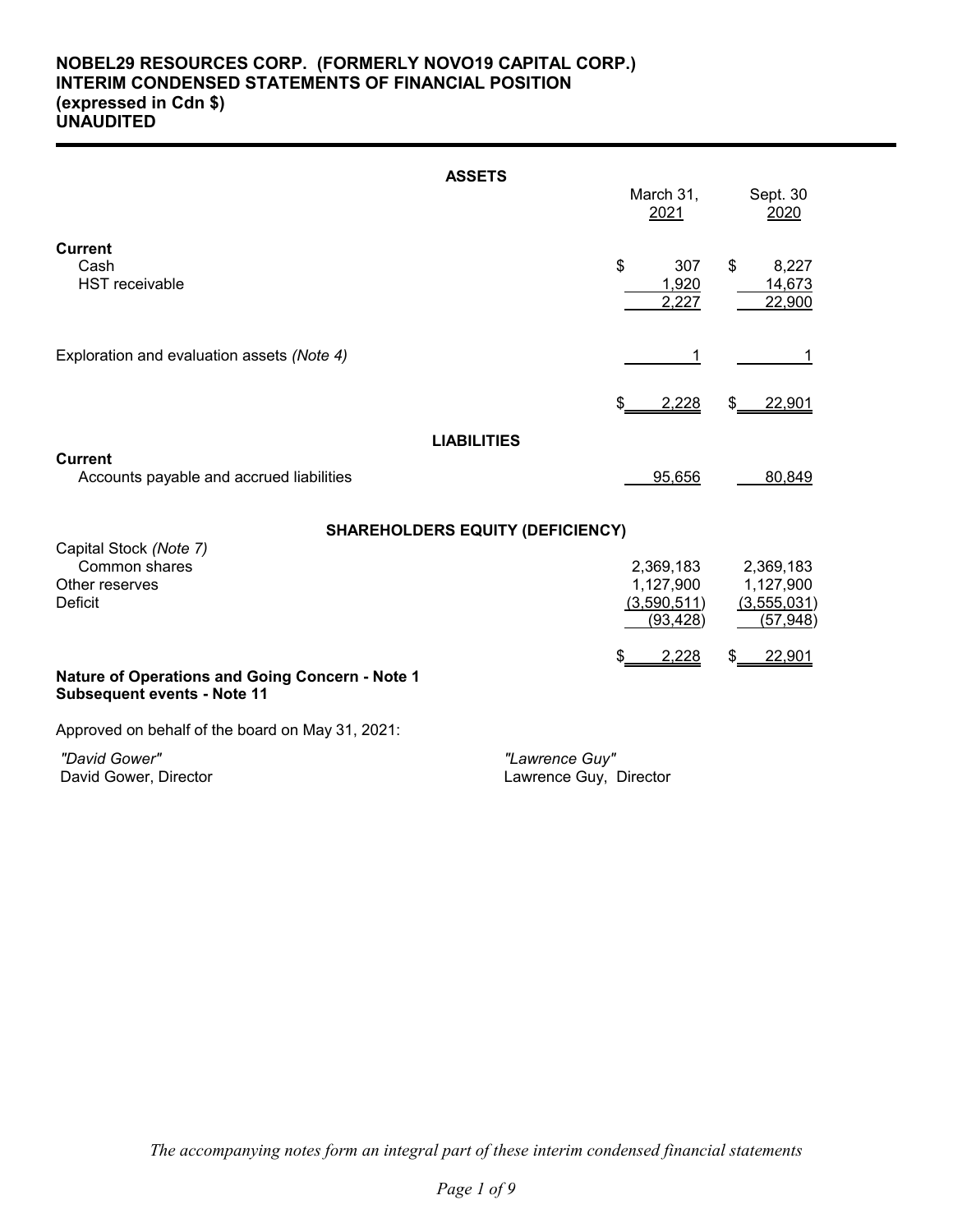## **NOBEL29 RESOURCES CORP. (FORMERLY NOVO19 CAPITAL CORP.) INTERIM CONDENSED STATEMENTS OF LOSS AND COMPREHENSIVE LOSS FOR THE THREE AND SIX MONTH PERIODS ENDED MARCH 31, 2021 AND 2020 (expressed in Cdn \$) UNAUDITED**

|                                                                                                                        | Three months ended March 31<br>2021<br>2020 |                                |     | Six months ended March 31<br>2021 |    | 2020                     |    |                                |
|------------------------------------------------------------------------------------------------------------------------|---------------------------------------------|--------------------------------|-----|-----------------------------------|----|--------------------------|----|--------------------------------|
| <b>Expenses</b><br>Regulatory fees<br>Office and general<br>Professional fees<br>Shareholder services and related fees | \$                                          | 4,013<br>3,500<br>886<br>8,399 | \$  | 1.979<br>4,622<br>875<br>7,476    | \$ | 5,792<br>27,036<br>2,652 | \$ | 1,979<br>250<br>7,597<br>3,674 |
| Net loss and comprehensive loss for the period                                                                         |                                             | (8,399)                        | \$. | (7,476)                           |    | (35, 480)                | \$ | (1 <u>3,500</u> )              |
| Net loss per share - basic and diluted                                                                                 |                                             | (0.001)                        | \$  | (0.001)                           |    | (0.003)                  | \$ | (0.001)                        |
| Weighted average number of shares outstanding<br>- basic and diluted                                                   |                                             | 13,505,335                     |     | 13,218,817                        |    | 13,505,335               |    | 13,218,817                     |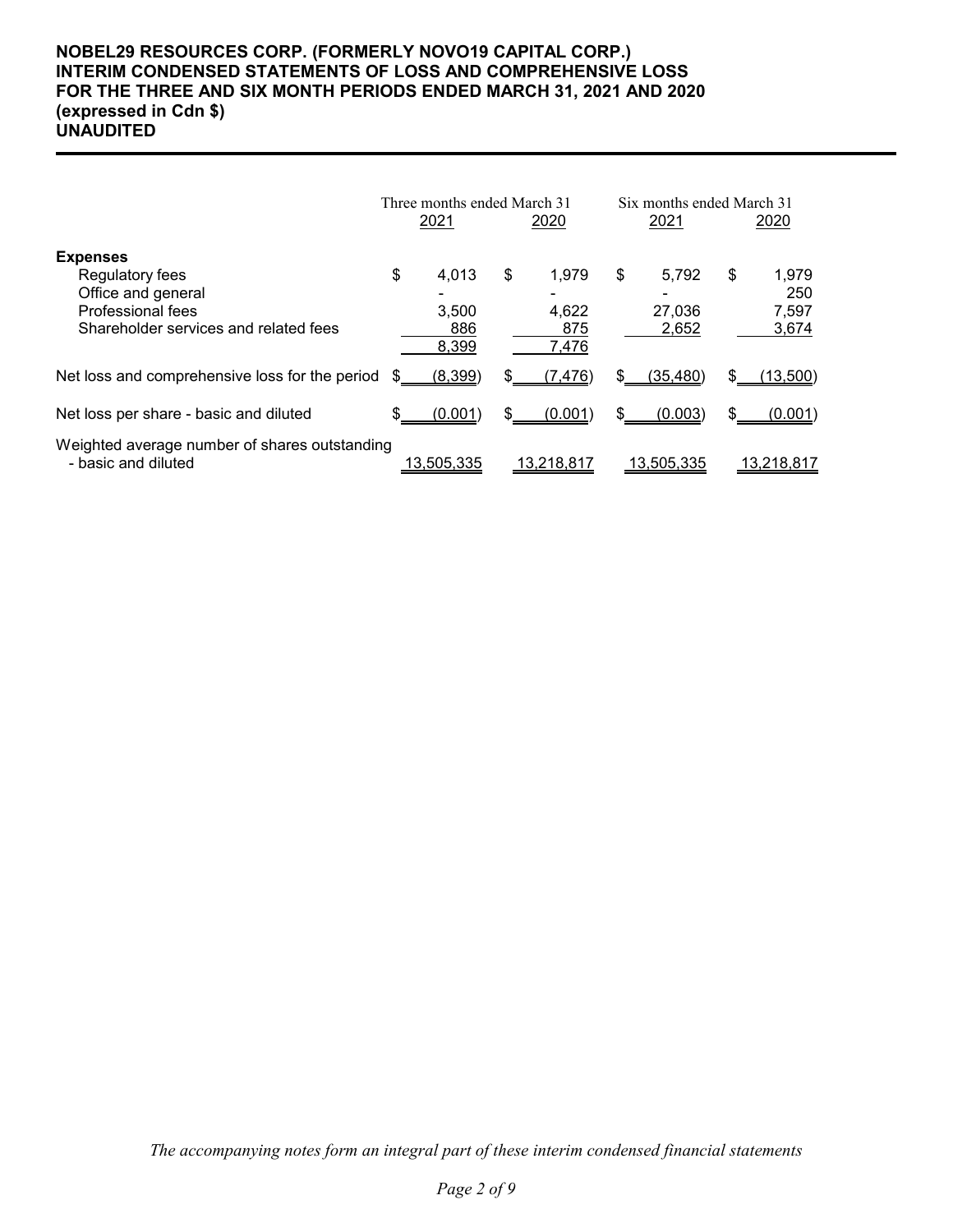## **NOBEL29 RESOURCES CORP. INTERIM CONDENSED STATEMENTS OF CHANGES IN EQUITY FOR THE THREE AND SIX MONTH PERIODS ENDED MARCH 31, 2021 AND 2020 (expressed in Cdn \$) UNAUDITED**

|                                                                                 | <b>Common shares</b>  | Warrants | Other<br><b>Reserves</b> | <b>Deficit</b>             |    | Total                           |
|---------------------------------------------------------------------------------|-----------------------|----------|--------------------------|----------------------------|----|---------------------------------|
| Balance - September 30, 2019 \$ 2,339,183                                       |                       | \$       | \$1,127,900              | \$(3,517,261)              | \$ | (50, 178)                       |
| Net loss for the period<br>Private placements-cash                              | 30,000                |          |                          | (13,500)                   |    | <u>(13,500)</u><br>30,000       |
| Balance March 31, 2020                                                          | \$2,369,183           |          | \$1,127,900              | \$(3,530,761)              | S  | (33, 678)                       |
| Balance December 31, 2019<br>Net loss for the period<br>Private placements-cash | \$2,339,183<br>30,000 | \$       | \$1,127,900              | \$(3,523,285)<br>(31, 746) | \$ | (56, 202)<br>(31,746)<br>30,000 |
| Balance September 30, 2020<br>Net loss for the period                           | 2,369,183             |          | 1,127,900                | (3,555,031)<br>(35,480)    |    | (57, 948)<br>(35,480)           |
| Balance, March 31, 2021                                                         | \$2,369,183           |          | \$1,127,900              | \$(3,590,511)              | S  | (93, 428)                       |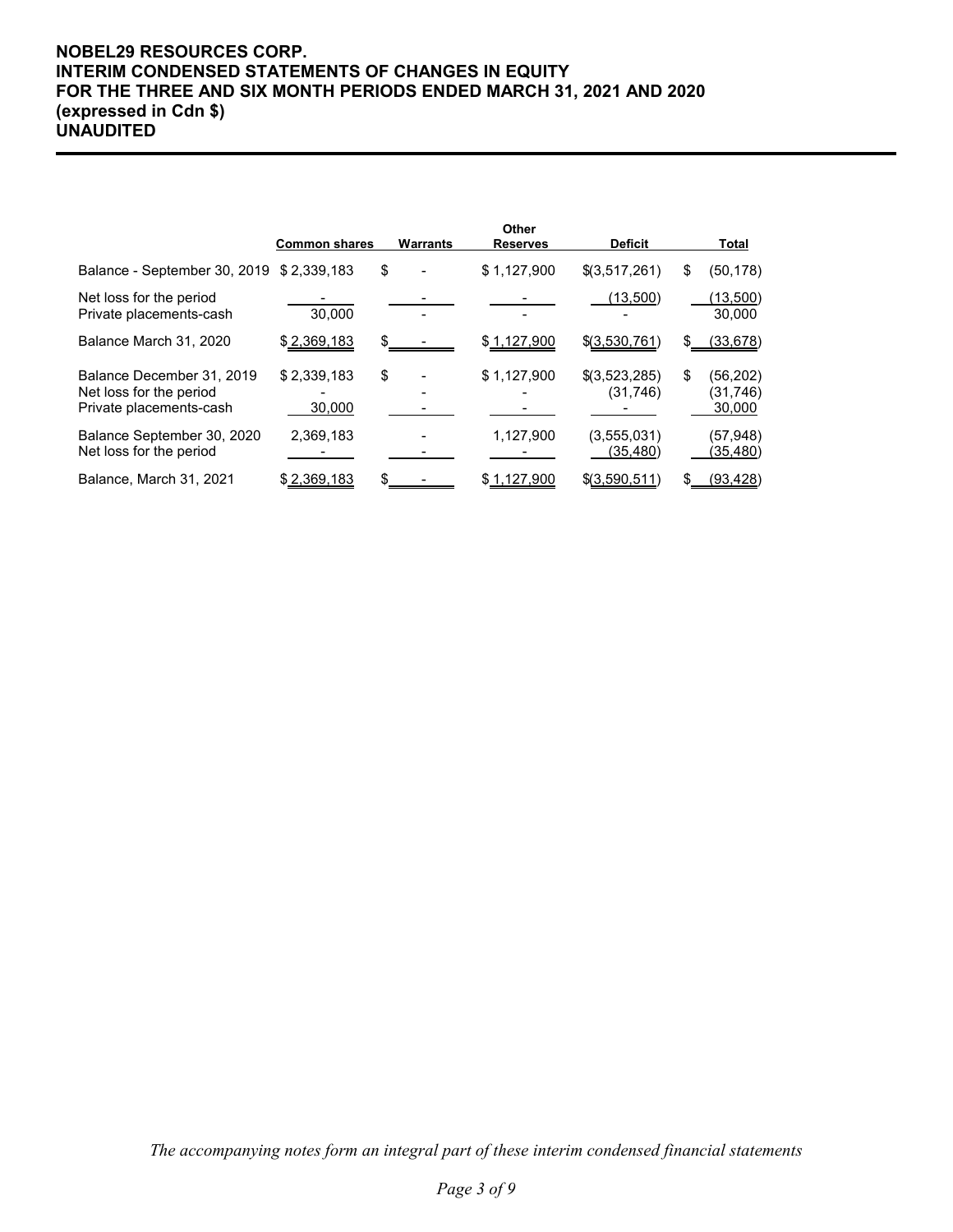## **NOBEL29 RESOURCES CORP. INTERIM CONDENSED STATEMENTS OF CASH FLOWS FOR THE THREE AND SIX MONTH PERIODS ENDED MARCH 31, 2021 AND 2020 (expressed in Cdn \$) UNAUDITED**

| Cash provided by (used in) the following activities:            | 2021            |    | 2020      |
|-----------------------------------------------------------------|-----------------|----|-----------|
| <b>Operating activities</b>                                     |                 |    |           |
| Net loss for the period<br>Changes in Non-cash working capital: | \$<br>(35, 480) | \$ | (13,500)  |
| Taxes receivable                                                | 12,753          |    | (1,611)   |
| Accounts payable and accrued liabilities                        | 14,807          |    | 1,696     |
| <b>Financing activities</b>                                     | (7,920)         |    | (13, 415) |
| Common shares issued for cash                                   |                 |    | 30,000    |
| Net change in cash during the period                            | (7,920)         |    | 16,585    |
| Cash, beginning of period                                       | 8,227           |    | 6,243     |
| Cash, end of period                                             | 307             | S. | 22,828    |
| Non-cash investing and financing activities:                    |                 |    |           |
| Interest paid in cash                                           | \$              | \$ |           |
| Income taxes paid in cash                                       | \$              | \$ |           |
| Common shares issued for for debt                               |                 |    |           |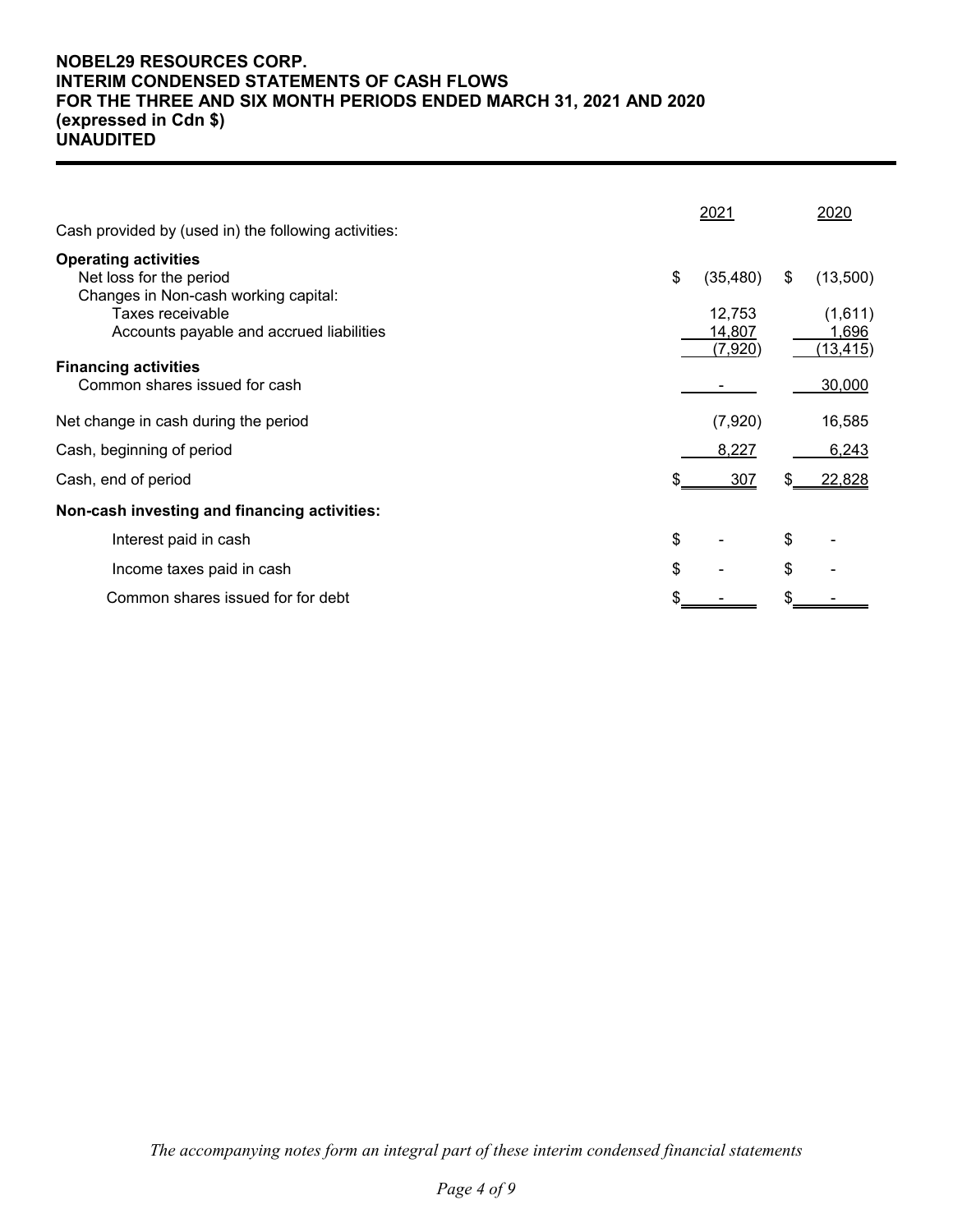## **1. Nature of operations and going concern**

Nobel29 Resources Corp. (formerly Novo19 Capital Corp.) (the "Company") was incorporated on November 21, 2005 under the Business Corporations Act of British Columbia. The Company is a junior resource exploration and development company and is in the exploration stage. The Company's principle asset is a mineral property which is not yet in commercial production. The Company has not determined whether or not its property contains economically recoverable resources. On April 14, 2021 the Company filed articles of amendment to change its name from Novo19 Capital Corp. to Nobel29 Resources Corp.

These financial statements have been prepared on a going concern basis which assumes that the Company will be able to realize its assets and discharge its liabilities in the normal course of business for the foreseeable future. As at March 31, 2021, the Company had no sources of operating cash flows. The Company will therefore require additional funding which, if not raised, would result in the curtailment of activities and project delays. The Company had working capital deficiency of \$93,429 (Sept. 2020 - \$57,949) and has incurred losses since inception, resulting in an accumulated deficit of \$3,590,511 (September 2020 - \$3,555,031). The Company's ability to continue as a going concern is uncertain and is dependent upon its ability to continue to raise adequate financing. There can be no assurances that the Company will be successful in this regard, and therefore, there is doubt regarding the Company's ability to continue as a going concern, and accordingly, the use of accounting principles applicable to a going concern. These financial statements do not reflect adjustments that would be necessary if the "going concern" assumption were not appropriate. If the "going concern" assumption were not appropriate for these financial statements, then adjustments to the carrying values of the assets and liabilities, the expenses and the statement of financial position classifications would be necessary as these adjustments could be material.

The recoverability of expenditures on its resource properties and related deferred exploration expenditures is dependent upon the existence of resources that are economically recoverable, confirmation of the Company's ownership interests in the claims, the ability of the Company to obtain necessary financing to complete the exploration and the development of the properties, and upon future profitable production or proceeds from disposition thereof.

### **2. Significant accounting policies:**

### **(a) Statement of compliance and basis of presentation**

These unaudited condensed interim financial statements have been prepared for the three and six months ended March 31, 2021, including comparative figures, in accordance with International Accounting Standard ("IFRS"), and in particular in accordance with International Accounting Standard 34, Interim Financial Reporting ("IAS 34") as issued by the International Accounting Standards Board ("IASB"). These condensed financial statements were approved by the Board of Directors on May 31, 2021, they have been prepared using the accounting policies the Company expects to adopt in its financial statements as at and for the financial year ending September 30, 2021.

These condensed interim financial statements do not include all of the information required for full annual financial statements and should be read in conjunction with the Company's September 30, 2020 year end audited consolidated financial statements prepared in accordance with IFRS.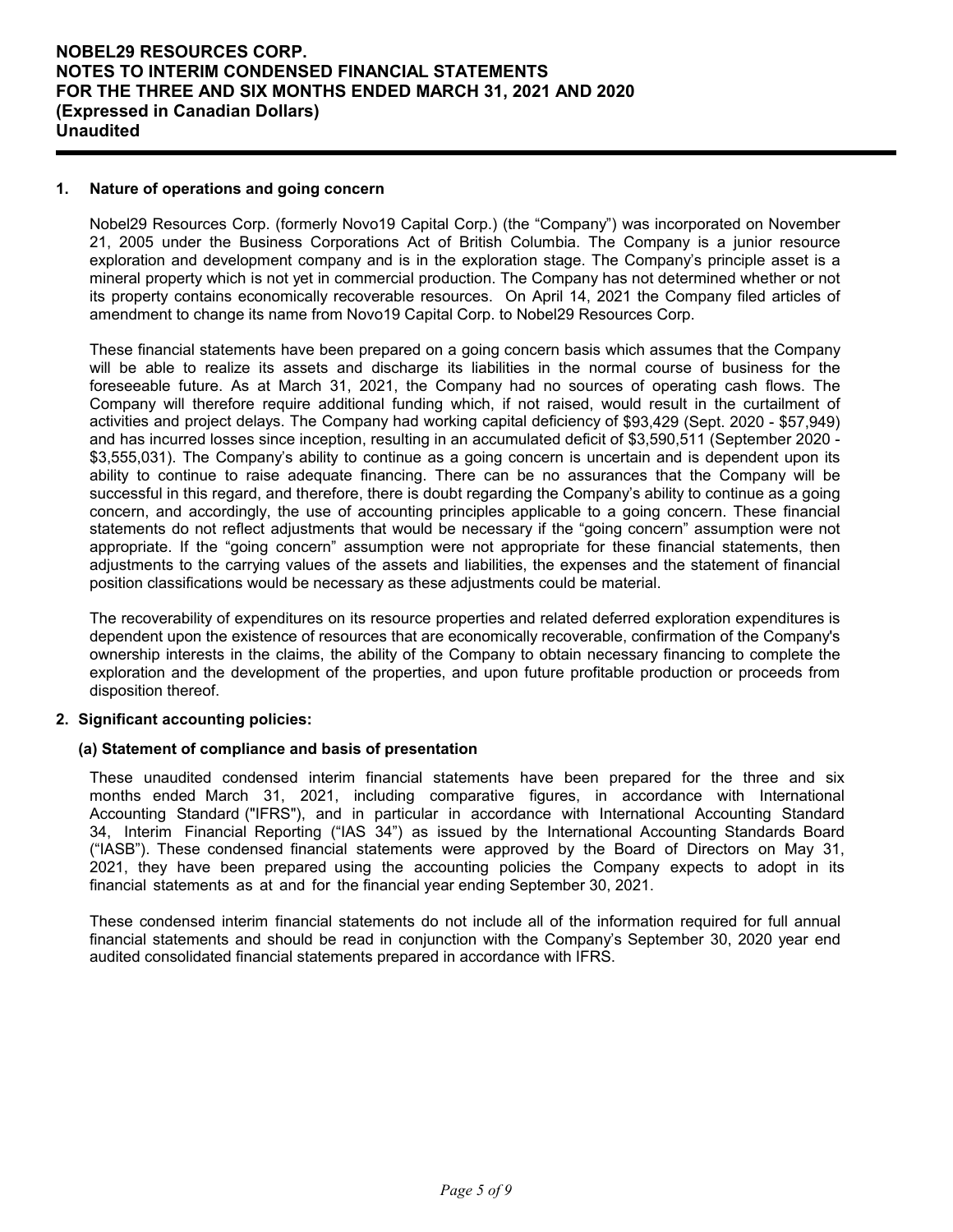#### **2. Significant accounting policies:**

#### **Accounting Standards Issued but not yet Effective**

Certain new standards, interpretations and amendments to existing standards have been issued by the IASB or IFRIC that are mandatory for accounting periods beginning on or after January 1, 2021 or later periods. There are currently no new standards that are expected to have a material impact on the Company in the next fiscal year.

#### **3. Proposed Transaction**

On September 17, 2020 the Company signed a Letter of Intent ("LOI") with Nobel Resources Inc, ("Nobel") a private company incorporated under the laws of the Province of Ontario with mining assets located in Chile, pursuant to which Novo19 and Nobel have agreed to complete an arrangement, amalgamation, share exchange, or similar transaction to ultimately form the resulting issuer (the "Resulting Issuer") that will continue on the business of Nobel (the "Transaction"). Concurrently with the completion of the Transaction, the Resulting Issuer will seek to list its common shares for trading on a nationally recognized stock exchange in Canada.

Nobel and the Company are arm's length parties to one another. On January 13, 2021 the Company entered into an amalgamation agreement dated January 12, 2021 with Nobel and the reverse transaction closed on April 14, 2021 (see Note 11).

#### **4. Exploration and evaluation assets**

#### **Forester Lake Gold Property**

In 2011, the Company entered into an option agreement and then subsequently acquired a 60% interest in the Forester Lake Gold Property from Benton Resources Corp. ("BTC").

The Property is being carried at a nominal amount of \$1.

### **5. Related party transactions**

|                                    |                                                   | Six months ended<br>March 31, |      |  |                          |  |
|------------------------------------|---------------------------------------------------|-------------------------------|------|--|--------------------------|--|
| <b>Related Party</b>               | Item                                              |                               | 2021 |  | 2020                     |  |
| <b>Key Management</b><br>Personnel |                                                   |                               |      |  |                          |  |
|                                    | Salaries and fees charged to statement of loss    |                               |      |  | $\sim$                   |  |
|                                    | Share-based payments charged to statement of loss |                               | -    |  | $\overline{\phantom{a}}$ |  |

To the knowledge of the directors and officers of the Company as of March 31, 2021 2,915,960 common shares or 21.59% of the outstanding shares of the Company were held by Matthew Goldman, a director of the Company. An aggregate of 2,771,380 common shares representing 20.52% of the outstanding shares of the Company are held personally and through a company owned 100% by David Mitchell, Chief Executive Officer and a director of the Company. These holdings can change at any time at the discretion of the owners.

Included in accounts payable is \$Nil (2020 - \$Nil) owing to directors and officers of the Company.

The above transactions were in the normal course of operations and were measured at the exchange amount, which are the amounts agreed to by the related parties.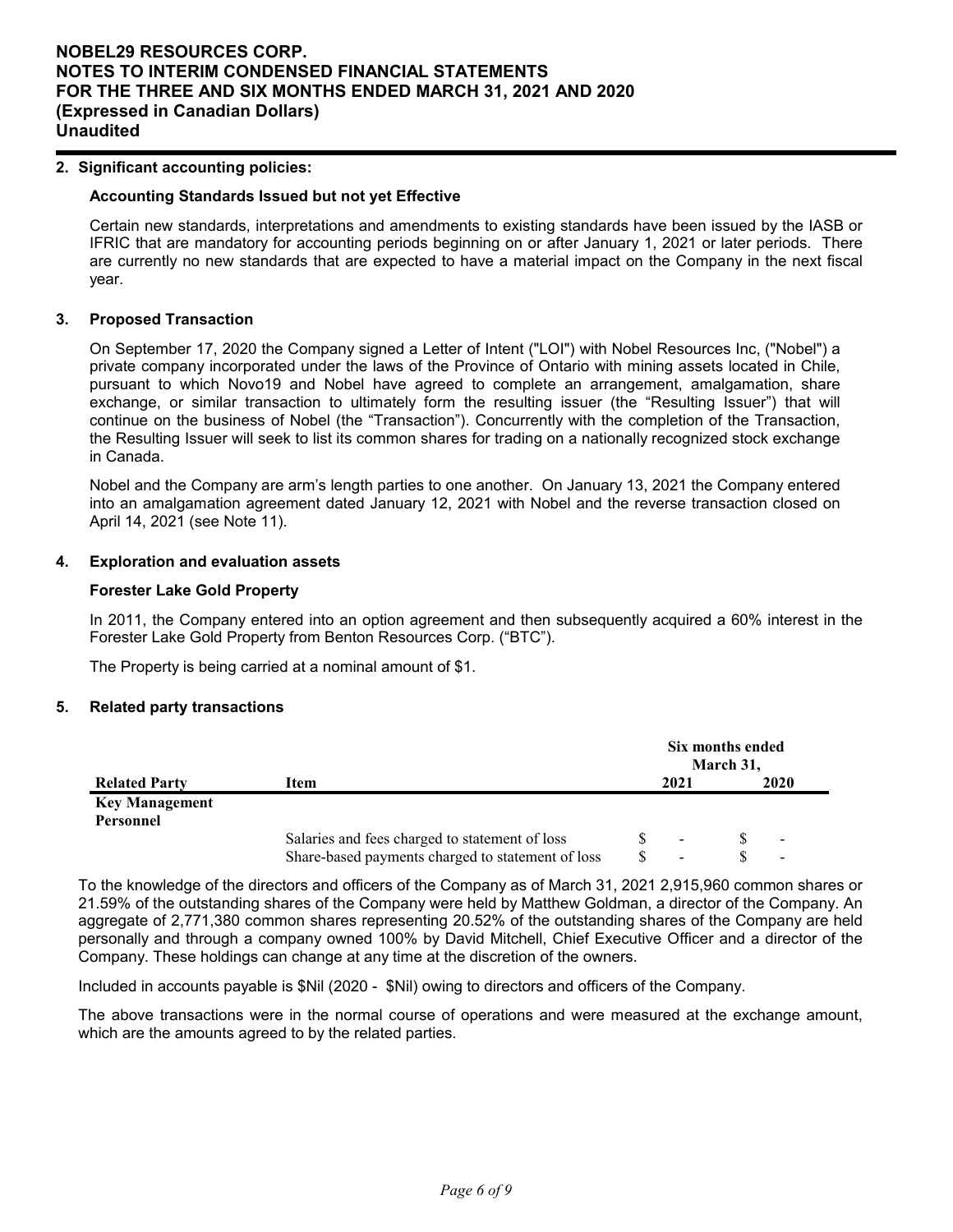#### **6. Capital management**

When managing capital, the Company's objective is to ensure the entity continues as a going concern as well as to maintain optimal returns to shareholders and benefits for other stakeholders. Management adjusts the capital structure as necessary. The Board of Directors does not establish quantitative return on capital criteria for management, but rather relies on the expertise of the Company's management to sustain future development of the business.

The Company is dependent on external financing to fund its exploration activities. In order to carry out the planned exploration and pay for administrative costs, the Company will spend its existing working capital and raise additional amounts as needed. The Company will continue to assess new properties and seek to acquire an interest in additional properties if it feels there is sufficient geologic or economic potential and if it has adequate financial resources to do so.

The capital structure of the Company consists of equity comprised of share capital, warrants, other reserves and deficit. The Company is not subject to externally imposed capital requirements.

Management reviews its capital management approach on an on-going basis and believes that this approach, given the relative size of the Company, is appropriate.

#### **7. Share capital**

a) Authorized share capital

Unlimited number of common shares without par value.

b) Issued common shares:

|                                                               | # of shares | \$ Amount |
|---------------------------------------------------------------|-------------|-----------|
| Balance September 30, 2019                                    | 12.905.335  | 2.339.183 |
| Issue for cash (iv)                                           | 600.000     | 30.000    |
| Balance March 31, 2020, September 30, 2020 and March 31, 2021 | 13,505,335  | 2,369,183 |

- i) In July 2019 the Company has a share consolidation on the basis of 1 post-consolidation common share for every 10 pre-consolidation common shares
- ii) In March 2020 the Company issued 600,000 common shares at \$0.05 per share for gross proceeds of \$30,000.

### **8. Stock options**

The Board of Directors has approved a Stock Option Plan for directors and officers. Pursuant to the Stock Option Plan, options granted shall not exceed 10% of the number of Common Shares outstanding at the time of grant. The exercise price as determined by the Board in its sole discretion, must not be lower than the closing price of the Company's Common Shares traded through the facilities of the Exchange on the day preceding the date the Option is granted, less any discount permitted by the Exchange, or such other price as may be determined in accordance with the Stock Option Plan and the requirements of the Exchange, on which the shares are listed for trading.

The Board may not grant options to any one person in any one year period which will, when exercised, exceed 5% of the issued and outstanding common shares or to any one consultant or to any one person employed by the Company who performs investor relations services within any one-year period shall exceed 2% of the issued and outstanding common shares at the time of the grant. Exchange policies require that the aggregate number of options granted to persons performing investor relations activities not exceed 2% of the issued and outstanding shares of the Company. Options are non-transferable and non-assignable. The Options vest as to 15% immediately and 25% from 90 days, 180 days and 270 days following the date of grant.

There are no options outstanding as at March 31, 2021 and 2020.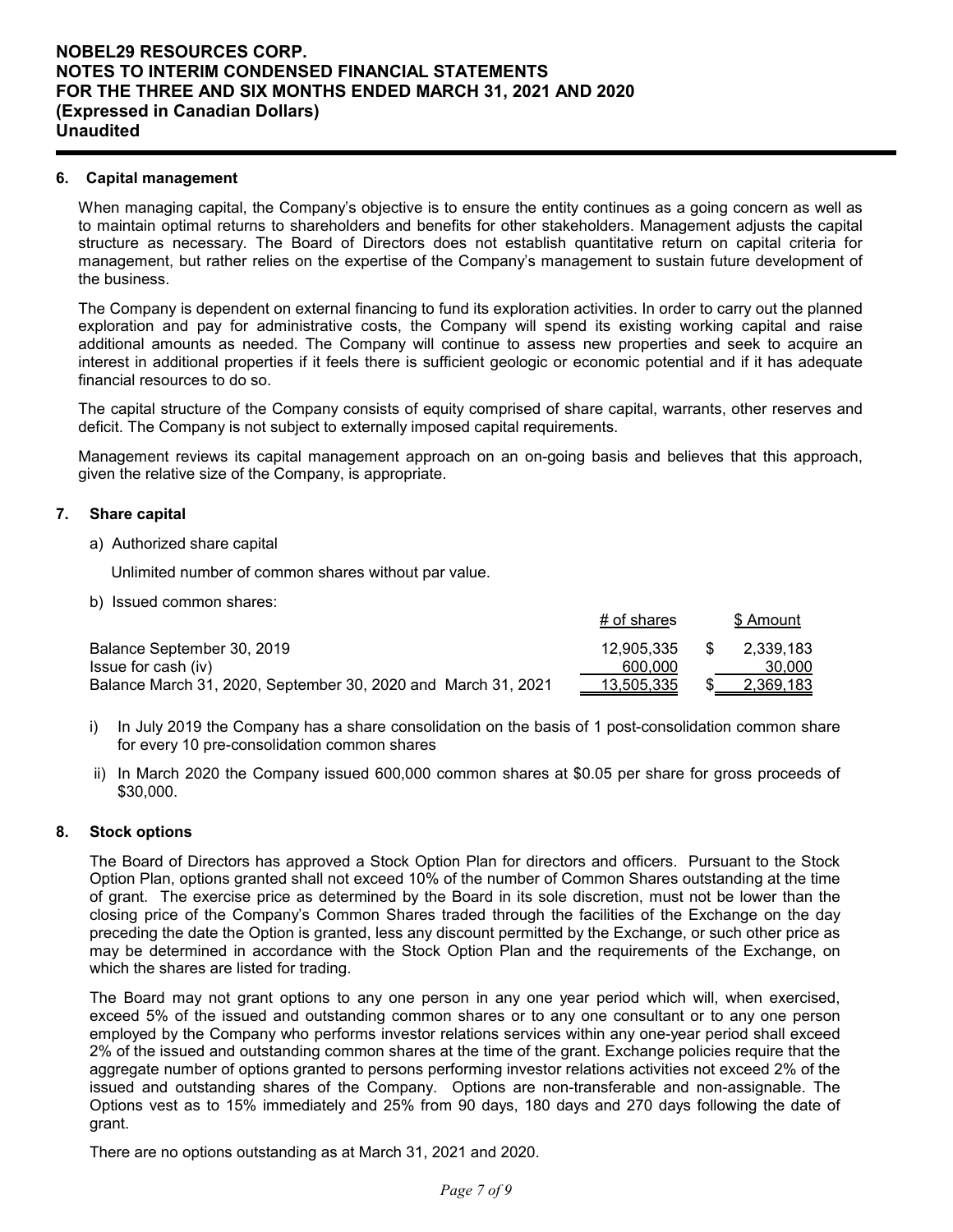## **9. Warrants**

There are no warrants outstanding as at March 31, 2021 and March 31, 2020.

### **10. Management of financial risks**

The Company's financial instruments are exposed to certain financial risks, including currency, credit, and liquidity risk.

### *Currency Risk*

The Company is exposed to currently not exposed to any foreign currency risk. Management actively monitors movements in foreign currency to mitigate exposure to significant foreign currency losses.

## *Credit Risk*

Credit risk is the risk of an unexpected loss if a customer or third party to a financial instrument fails to meet its contractual obligations. All of the Company's cash is held through a large Canadian financial institution with a high investment grade rating.

## *Liquidity Risk*

Liquidity risk is the risk that the Company will not be able to meet its financial obligations as they become due. As at March 31, 2021 the Company had working capital deficiency of \$93,429 (March 31, 2020 - \$33,679) The Company will need additional funds to meet its ongoing obligations. The Company continues to seek capital to fund working capital and its exploration and development projects. There is no assurance that additional funding will be available. Liquidity risk is therefore high.

## **Health risk**

Since December 31, 2019, the outbreak of the novel strain of coronavirus, specifically identified as "COVID-19", has resulted in governments worldwide enacting emergency measures to combat the spread of the virus. These measures, which include the implementation of travel bans, self-imposed quarantine periods and physical distancing, have caused material disruption to businesses domestically as well as internationally resulting in an economic slowdown globally. Global equity markets have experienced significant volatility and weakness. Governments and central banks have reacted with significant monetary and fiscal interventions designed to stabilize economic conditions. The duration and impact of the COVID-19 outbreak is unknown at this time, as is the efficacy of the government and central bank interventions. It is not possible to reliably estimate the length and severity of these developments and the impact on the financial results and condition of the Corporation and its operations in future periods.